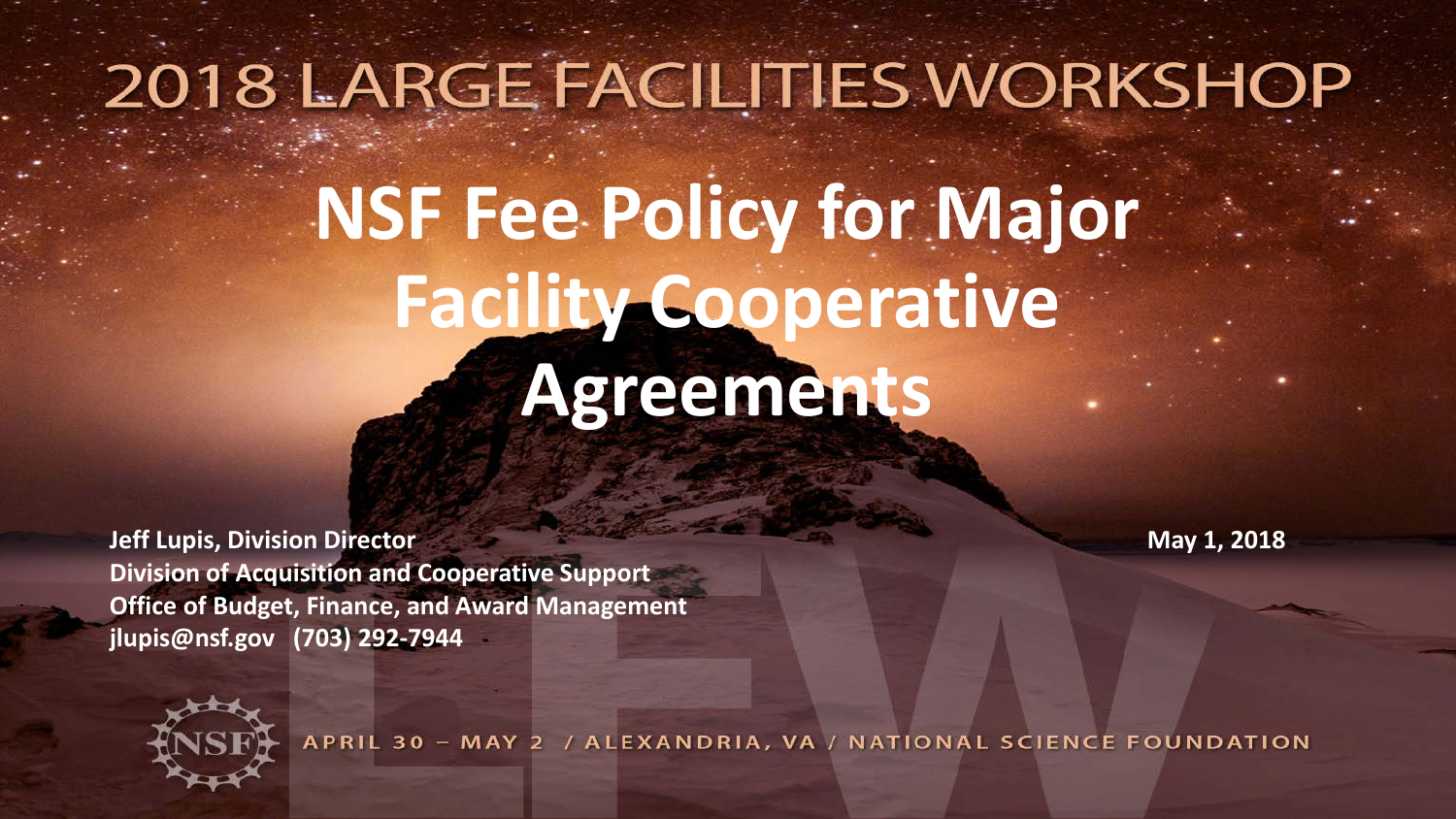#### Presentation Outline:

• Context for Strengthened NSF Business Practices

• Reasons for New Fee Policy

• Major Aspects of New Fee Policy

• Next Steps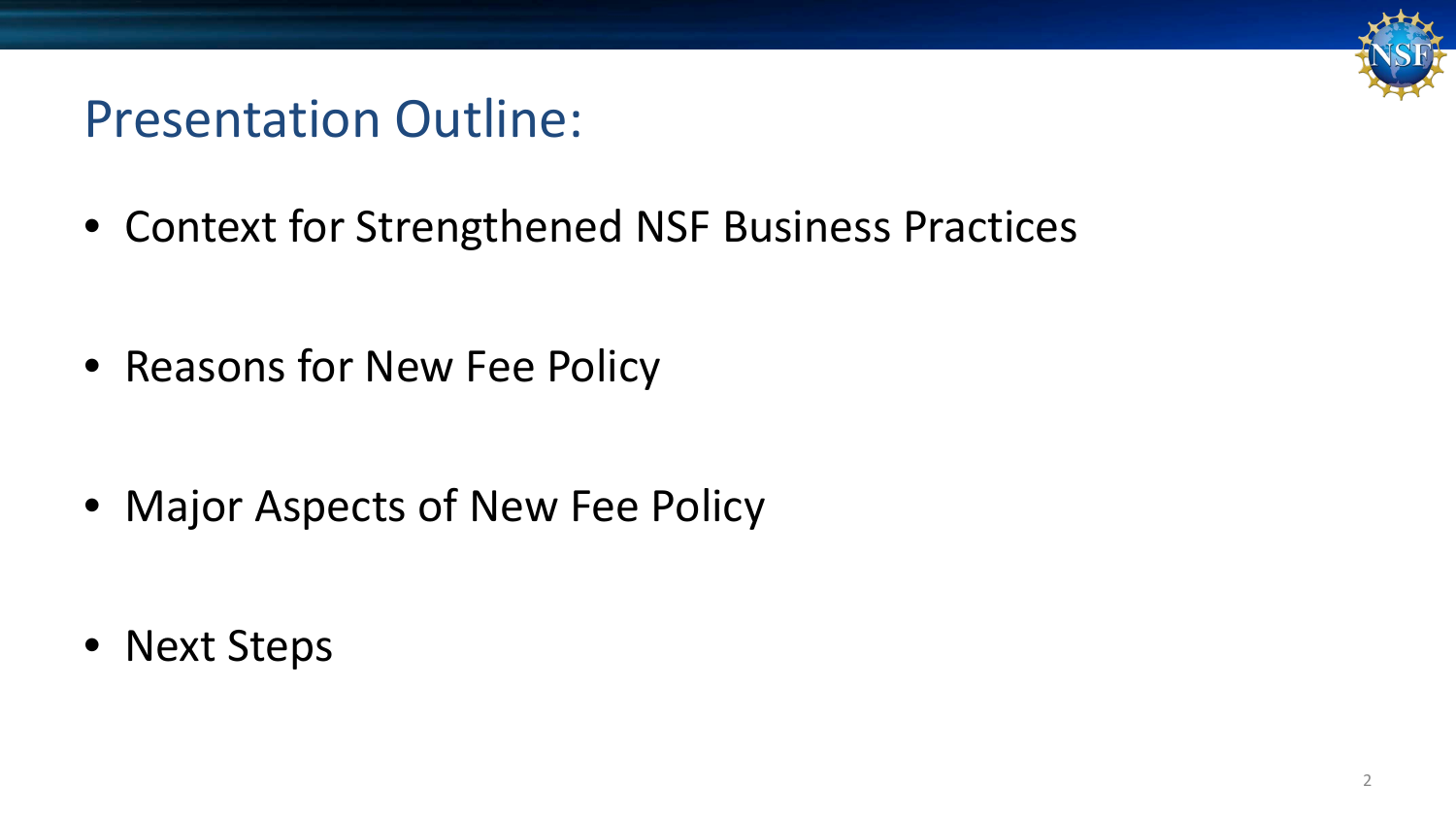

#### Drivers for Strengthened Business Oversight Processes:

- Office of the Inspector General (OIG) Reports focusing on NSF's cost oversight policies and procedures
- Outside Stakeholder interest
- National Academy of Public Administration (NAPA) Report on NSF "Use of Cooperative Agreements to Support Large Scale Investment in Research" (Dec. 2015)
- American Innovation and Competitiveness Act (AICA) (Jan. 2017)
- NSF internal recognition that increased oversight (and documentation) necessary given the high dollar value and complexity of these awards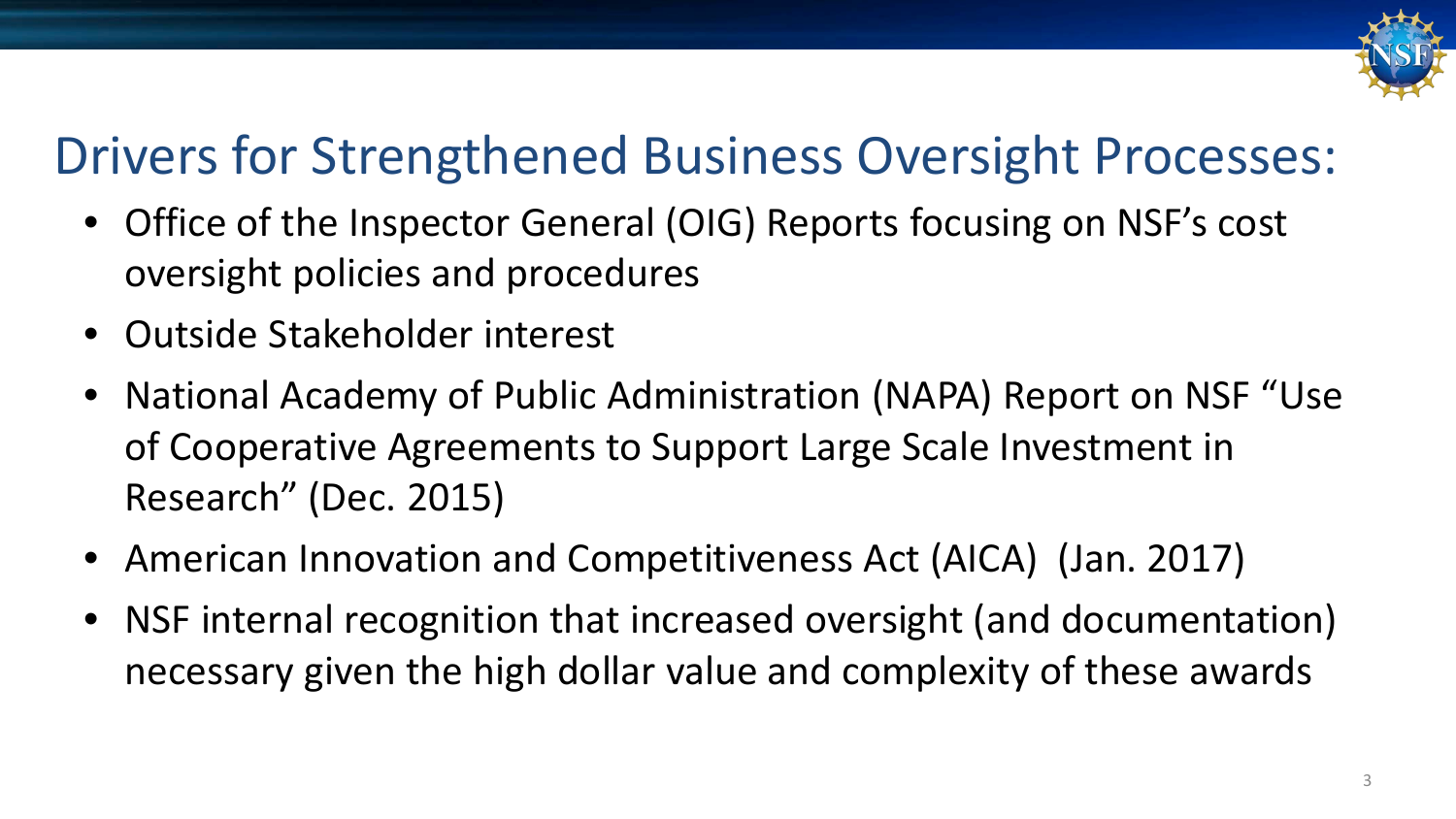

#### Key Areas Strengthened:

- Increased pre-award cost analysis to establish the final award cost
- Increased review of Recipient accounting systems
- New requirements for submission of incurred cost information in a specified format (worksheet) to facilitate incurred cost audits
- New requirements to perform incurred cost audits during award performance (also impacted by AICA) and at award completion
- Better coordination to reduce redundant/overlapping audits/reviews
- Updated fee policy
- Increased oversight on contingency estimating and use
- Increased use of independent cost assessments (also impacted by AICA)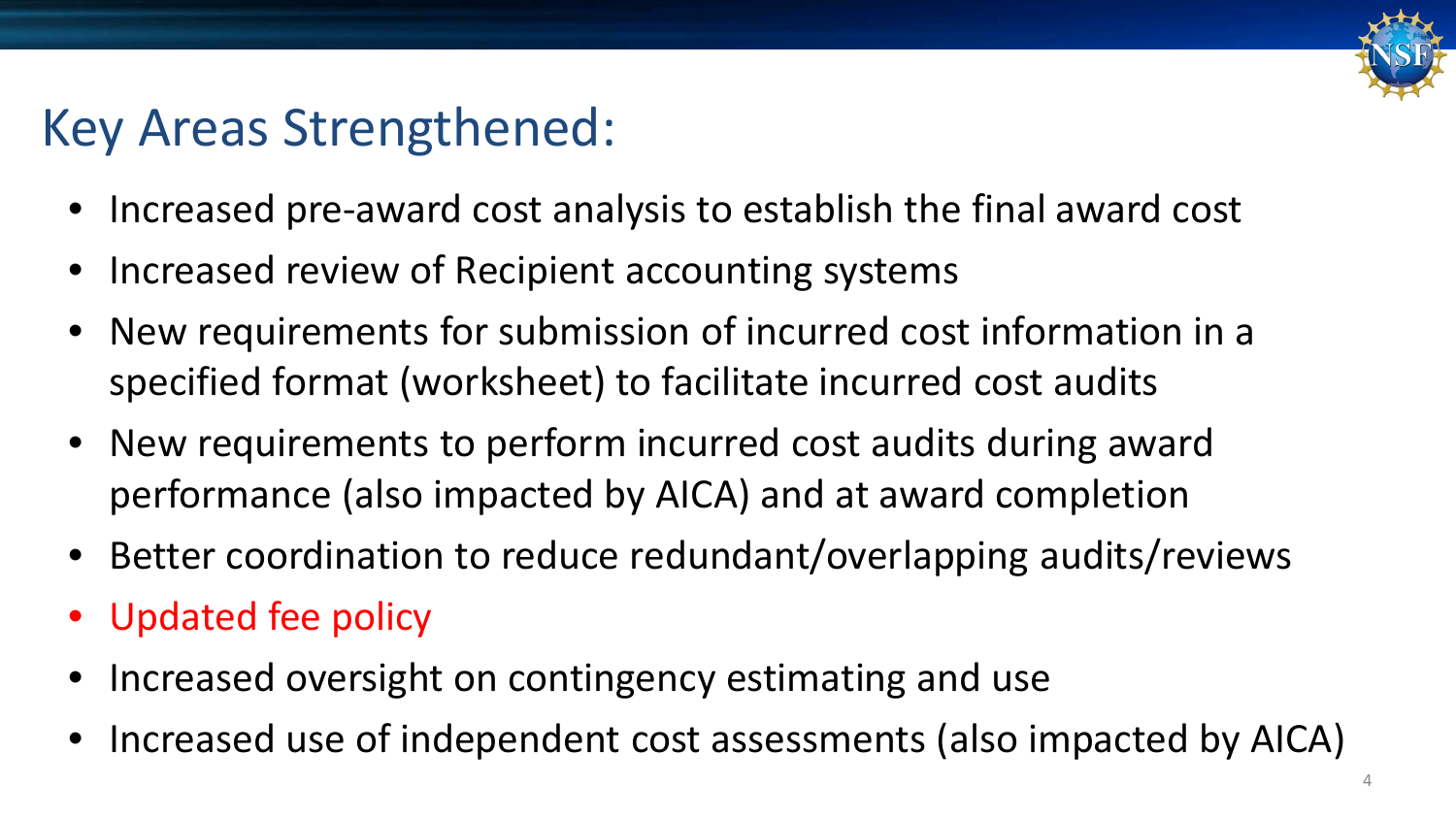

#### Findings of NSF Management Fee Task Group (2016)

NAPA Finding: Address management fee expenses through indirect costs or contingency NSF Response: Analysis confirmed that expenses addressed through management fee cannot be effectively met through indirect costs or contingency

#### Other Findings:

- Eliminating management fee would disadvantage large facility awardees
- Eliminating management fee would have a detrimental effect on incentivizing highly qualified organizations from competing for large facility awards
- NSF's management fee policy was administratively burdensome on both NSF and awardees
- Even management fee guidelines could not completely eliminate the risk of funding questionable expenses
- NSF should more broadly consider other approaches to providing fee for these limited number of awards (9)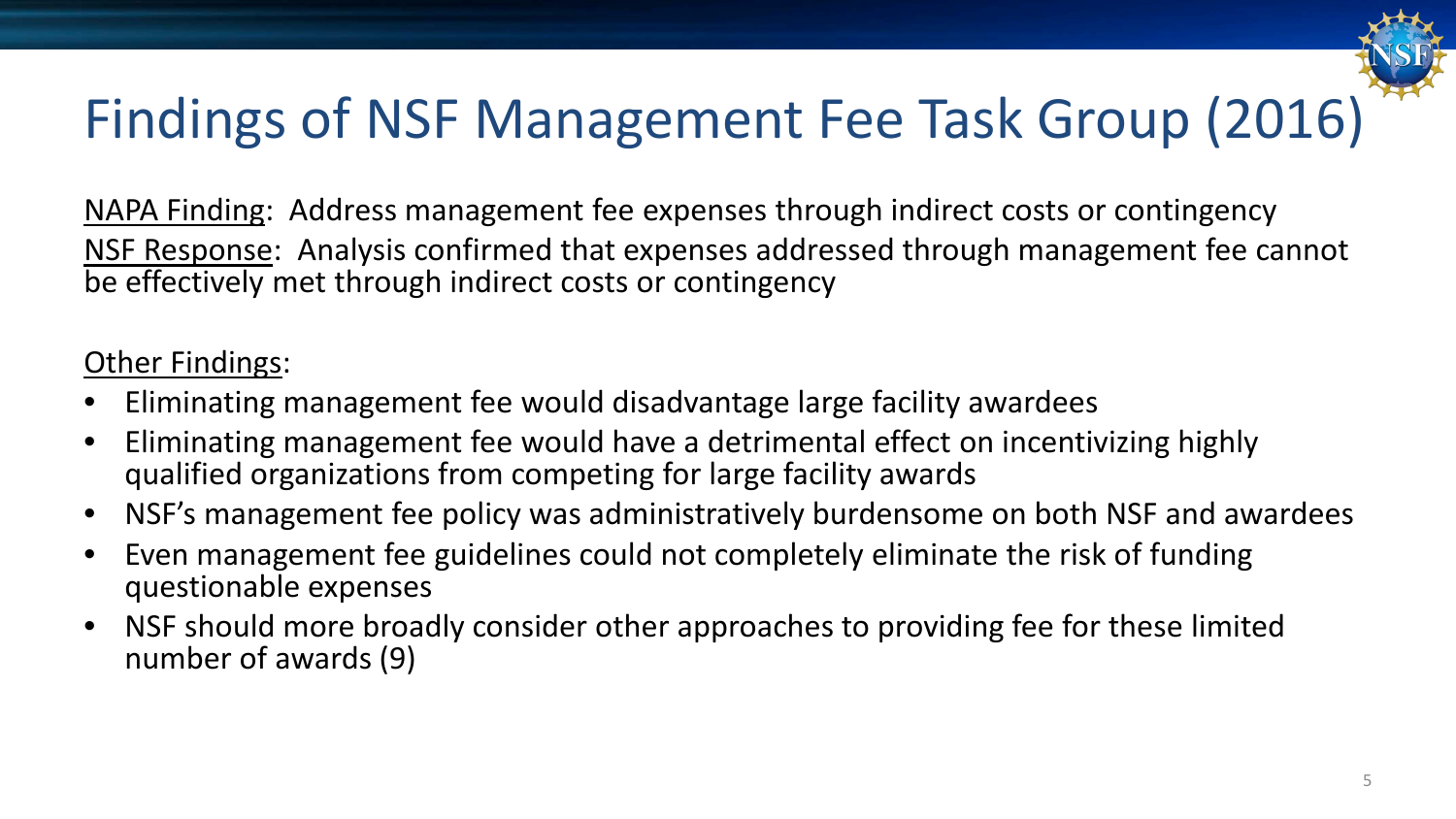

#### *A note on "burden" and the impact on Recipients…*

- Questionnaire provided in 2016 to NSF Recipients receiving fee
- Key inputs received by Recipients included:
	- $\checkmark$  Importance of fee to organizations in order to efficiently manage awards
	- $\checkmark$  Increased administrative burden and delays in timely determination of fee amounts
	- $\checkmark$  Continued ambiguity and risk to organizations in interpreting appropriate fee expenses
	- $\checkmark$  Negative impact on morale by reducing funding of legitimate low-cost but morale building expenses
	- $\checkmark$  Disadvantages awardees compared to other organizations receiving higher fees for managing large facility awards under contracts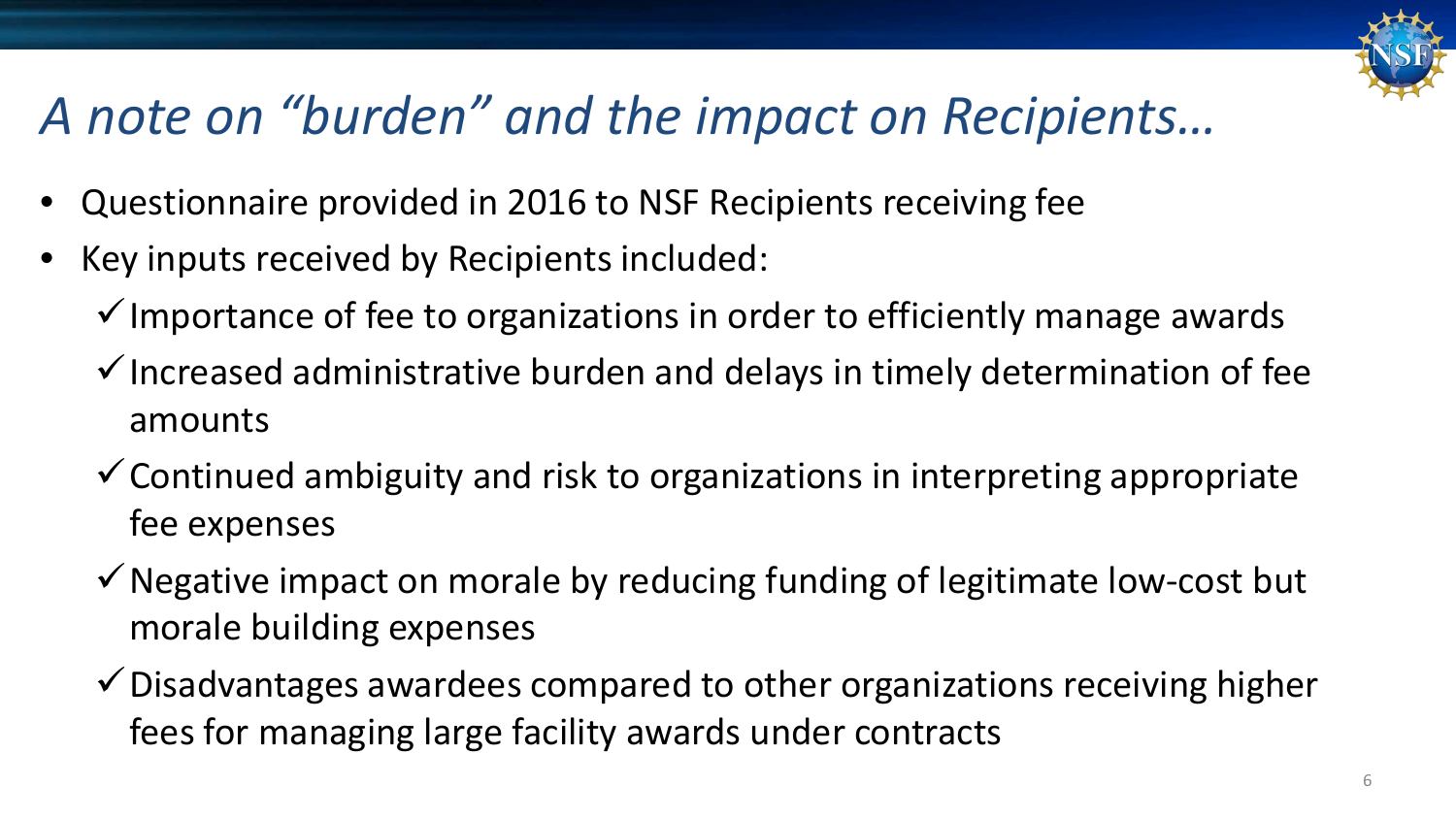

#### Options Considered by NSF (and briefed to NSB)

- 1. Adopt fee-types consistent with those typically provided in government contracting
- 2. Adopt fee-types consistent with those typically provided in government contracting, with additional guidelines to awardees including examples of inappropriate uses of fee. NSF retains authority to require reporting on fee expenditures
- 3. Continue use of the current NSF management fee policy
- 4. Continue use of the current management fee policy as a base fee, plus allow flexibility to add additional fee-types with the requirement for awardees to affirm that they will not use fee for prohibited purposes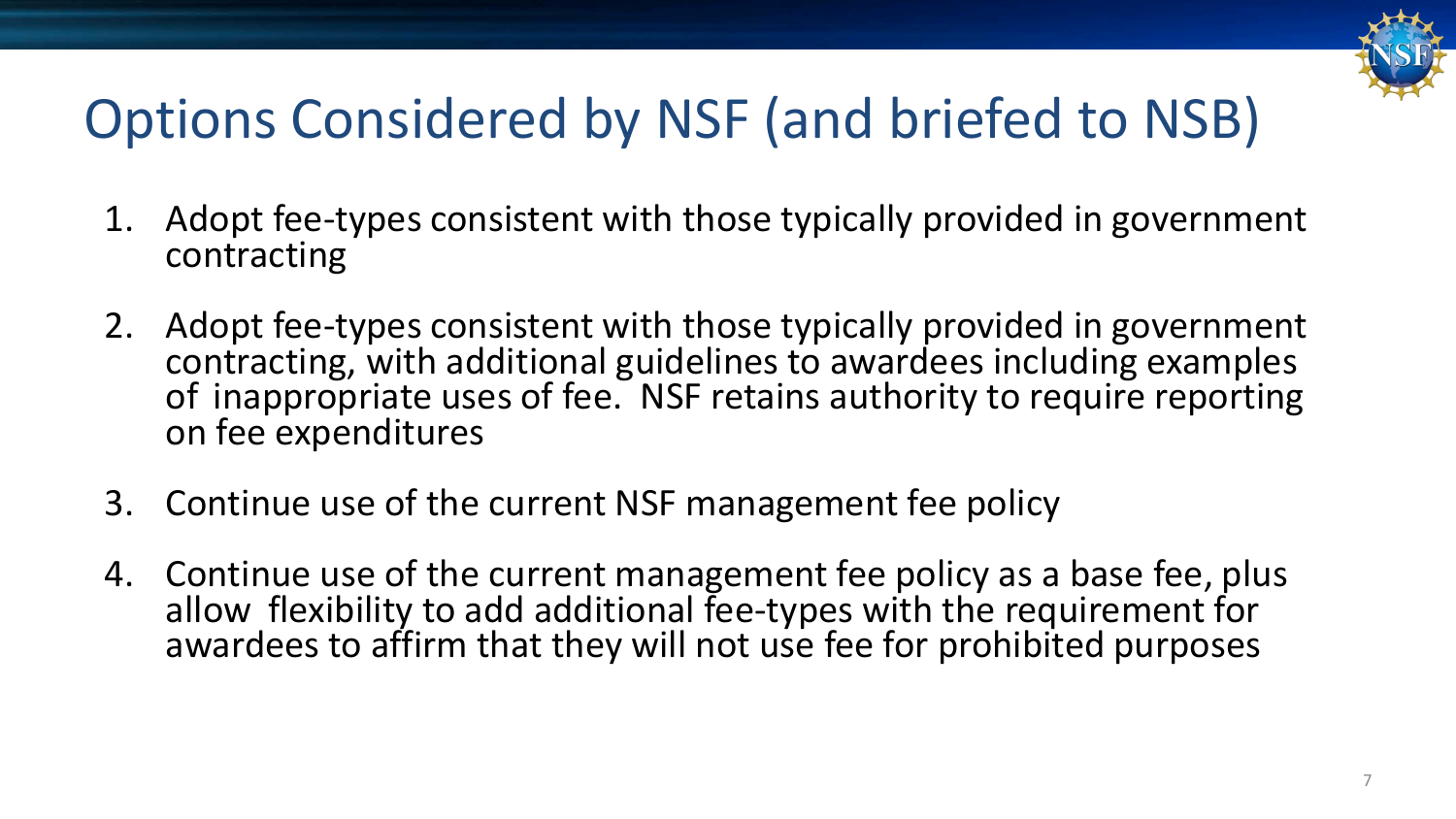

#### Option Selected (briefed to NSB)

- 1. Adopt fee-types consistent with those typically provided in government contracting.
- 2. Adopt fee-types consistent with those typically provided in government contracting, with additional guidelines to awardees including examples of inappropriate uses of fee. NSF retains authority to require reporting on fee expenditures
- 3. Continue use of the current NSF management fee policy.
- 4. Continue use of the current management fee policy as a base fee, plus allow flexibility to add additional fee-types with the requirement for awardees to affirm that they will not use fee for prohibited purposes.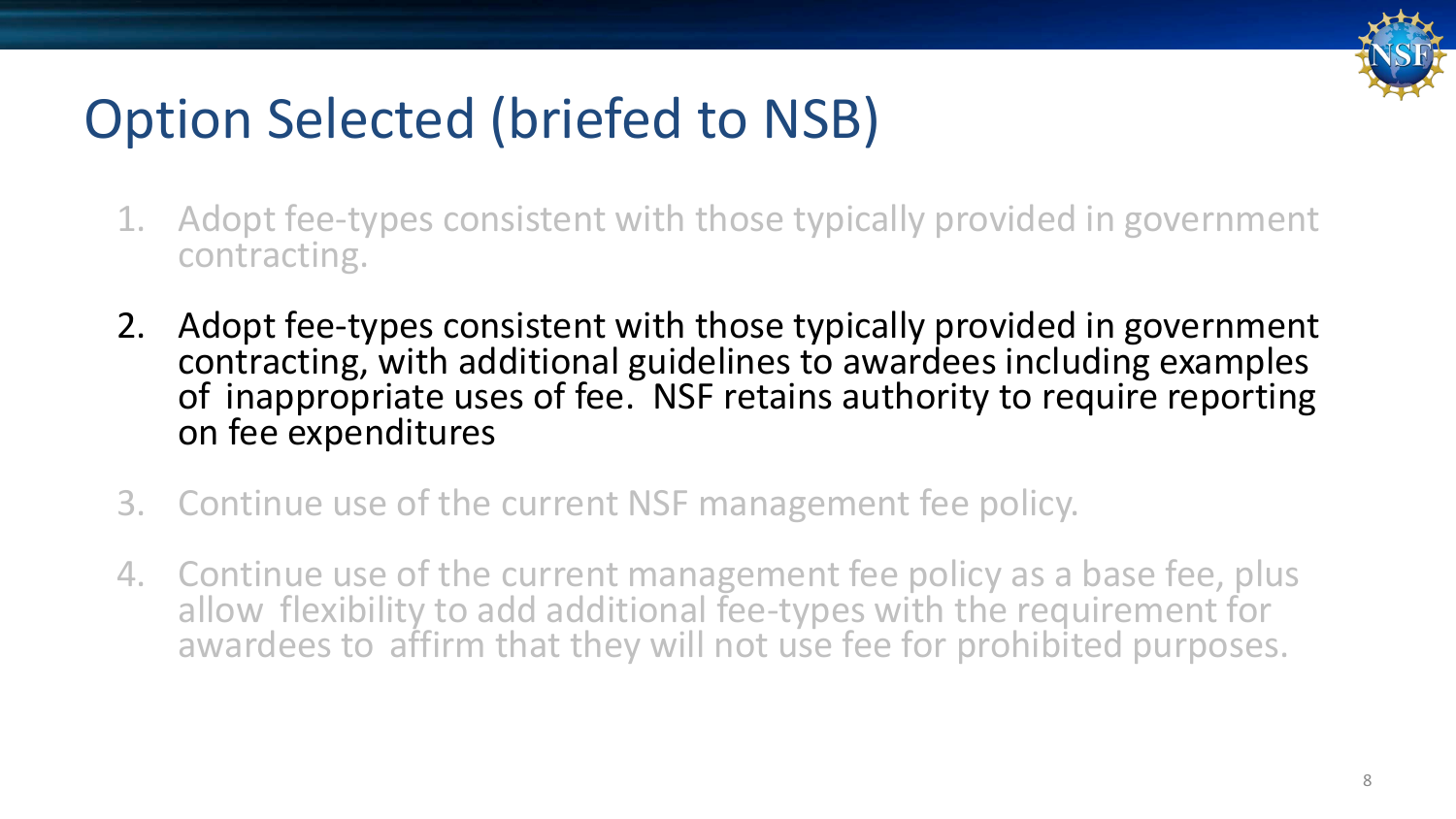

Key language from AICA Section 110 (e) on Fee:

- It is the sense of Congress that-- (A) the use of taxpayer-funded award fees should be transparent and explicable; and (B) the Foundation should implement an award fee policy that ensures more transparency and accountability in the funding of necessary and appropriate expenses directly related to the construction and operation of major multi-user research facilities
- Reporting and recordkeeping.--The Director of the Foundation shall establish guidelines for awardees regarding inappropriate expenditures associated with all fee types used in cooperative agreements, including for alcoholic beverages, lobbying, meals or entertainment for non- business purposes, non-business travel, and any other purpose the Director determines is inappropriate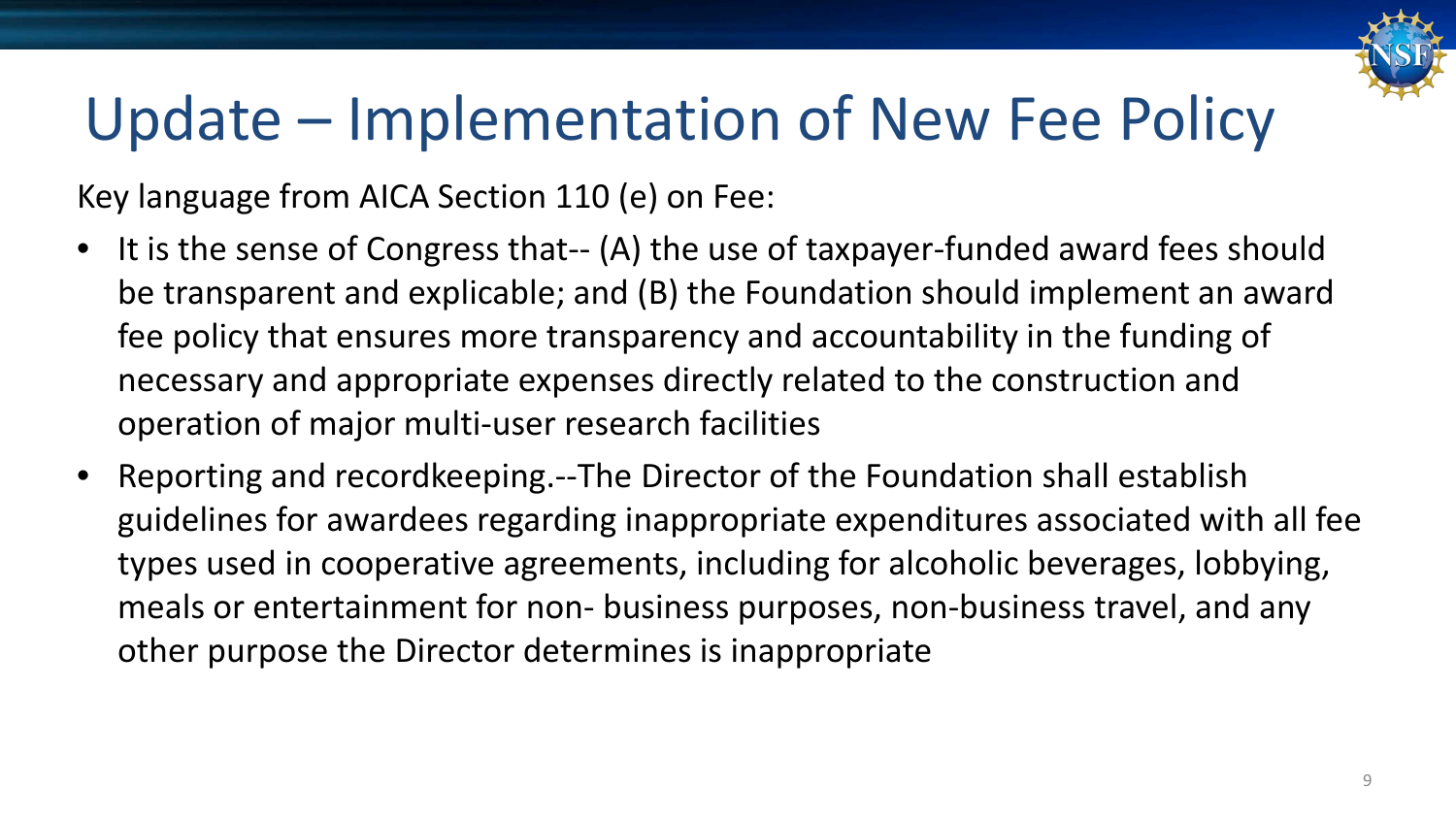

Key language from fee policy set forth in NSF Large Facilities Manual:

- Fees will be evaluated for reasonableness by the G/AO using a structured approach
- In part, the G/AO may use information such as the negotiation objective set forth in the Cost Proposal Review Document (CPRD) and/or other cost negotiation memo as the basis for selecting the fee type and determining the fee amount
- NSF will also provide guidelines for Recipients that receive fee to encourage the utmost discretion and appropriate consideration in the use of fee, to include examples of inappropriate uses of fee
- NSF will reserve the authority to review a Recipient's actual use of fee
- Recipients must separately track and account for uses of fee
- NSF will consider reductions in future fee if a Recipient's actual use of fee is in contravention with the guidelines on inappropriate uses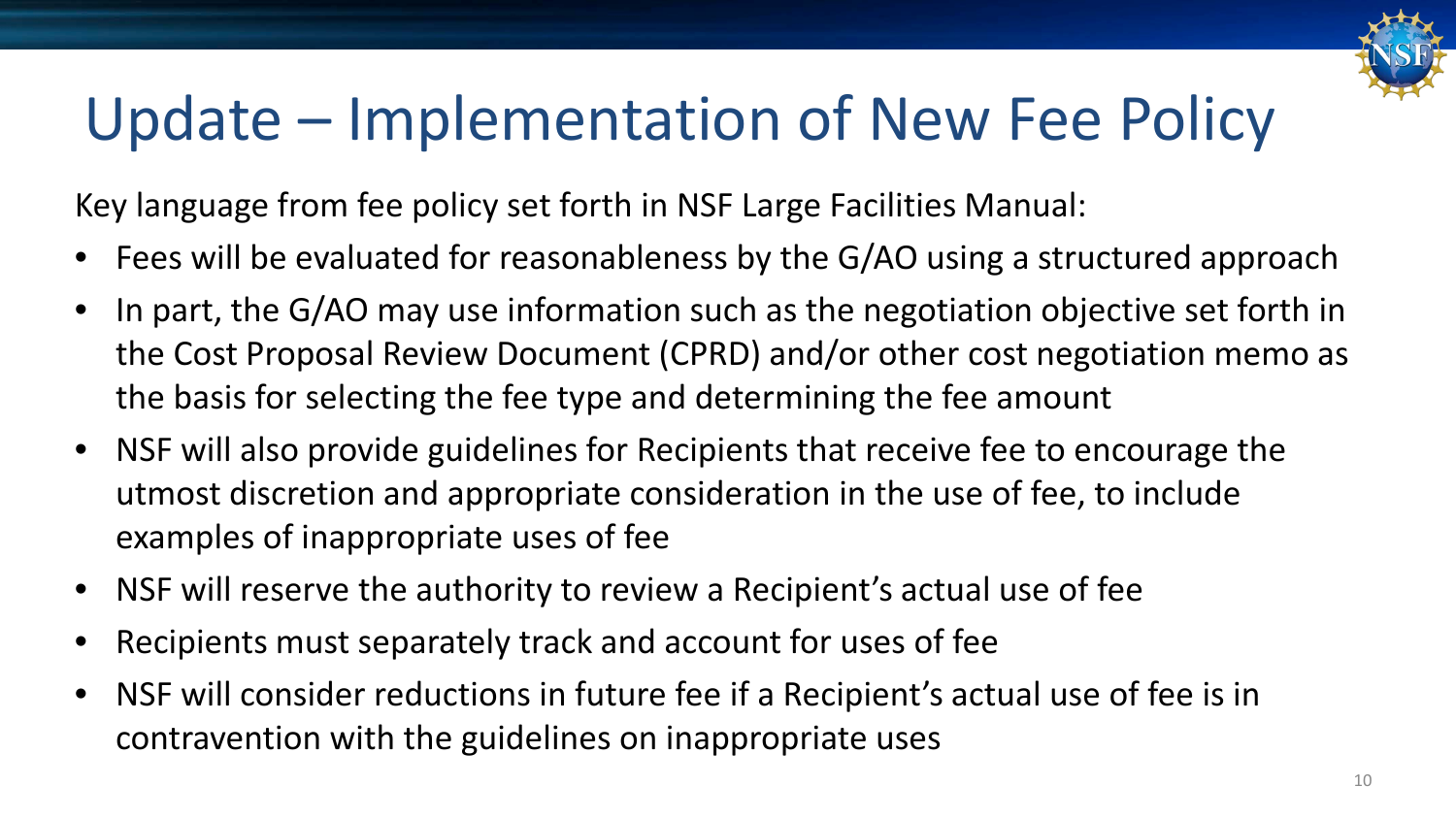

Key Aspects of the Implemented Fee Policy:

- NSF's Structured Approach to Evaluating Fee includes multiple considerations:
	- $\checkmark$  Fee proposed by the organization
	- $\checkmark$  Information on fees historically paid under the award
	- $\checkmark$  Information on fees historically paid in supporting similar facilities
	- $\checkmark$  NSF's weighted guidelines analysis (similar approach to contracts)
- New approach does not require annual detailed submission of prior fee uses
- New approach allows for establishing fee for longer period than on an annual basis
- Going forward, NSF may consider situations where other fee types may be advantageous (e.g., award fees, incentive fees)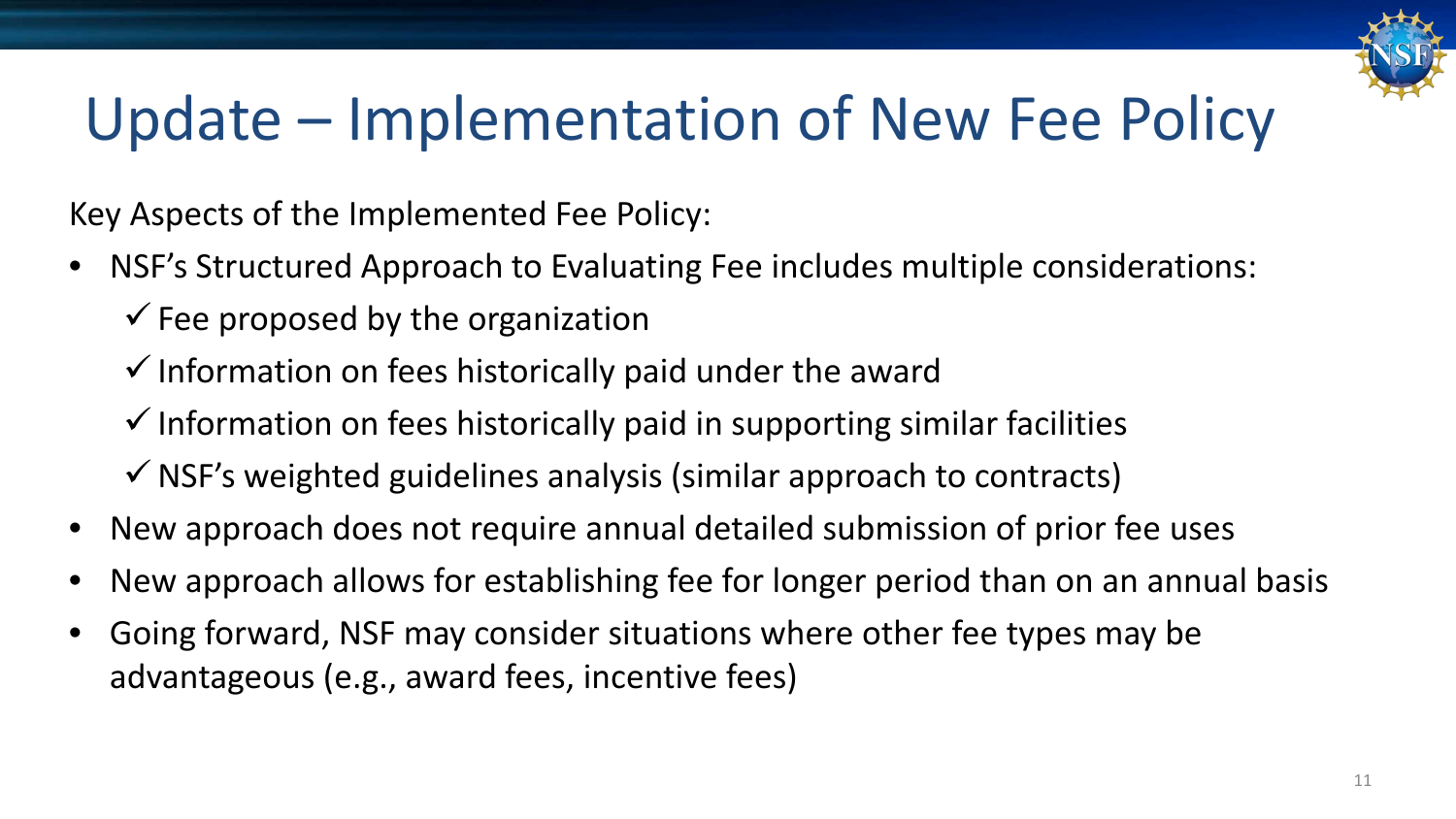

Key Aspects of the Implemented Fee Policy (Cont.):

- To ensure transparency and accountability, expenses directly related to construction and operations are to be addressed as reimbursable costs and not fee. If an organization determines to voluntarily use fee for such expenses, NSF is to be contacted to determine if this approach is appropriate
- Inappropriate fee expenditures are set forth in the fee award term. The list of inappropriate uses may be updated when determined necessary
- Award term re-enforces NSF's authority to review a Recipient's actual use of fee, and reduce future fee if use is in contravention with guidelines for inappropriate use
- The CSB Branch Chief will develop a schedule to perform fee reviews on a periodic basis, and fees may be reduced if it is determined past fees have been used for inappropriate purposes